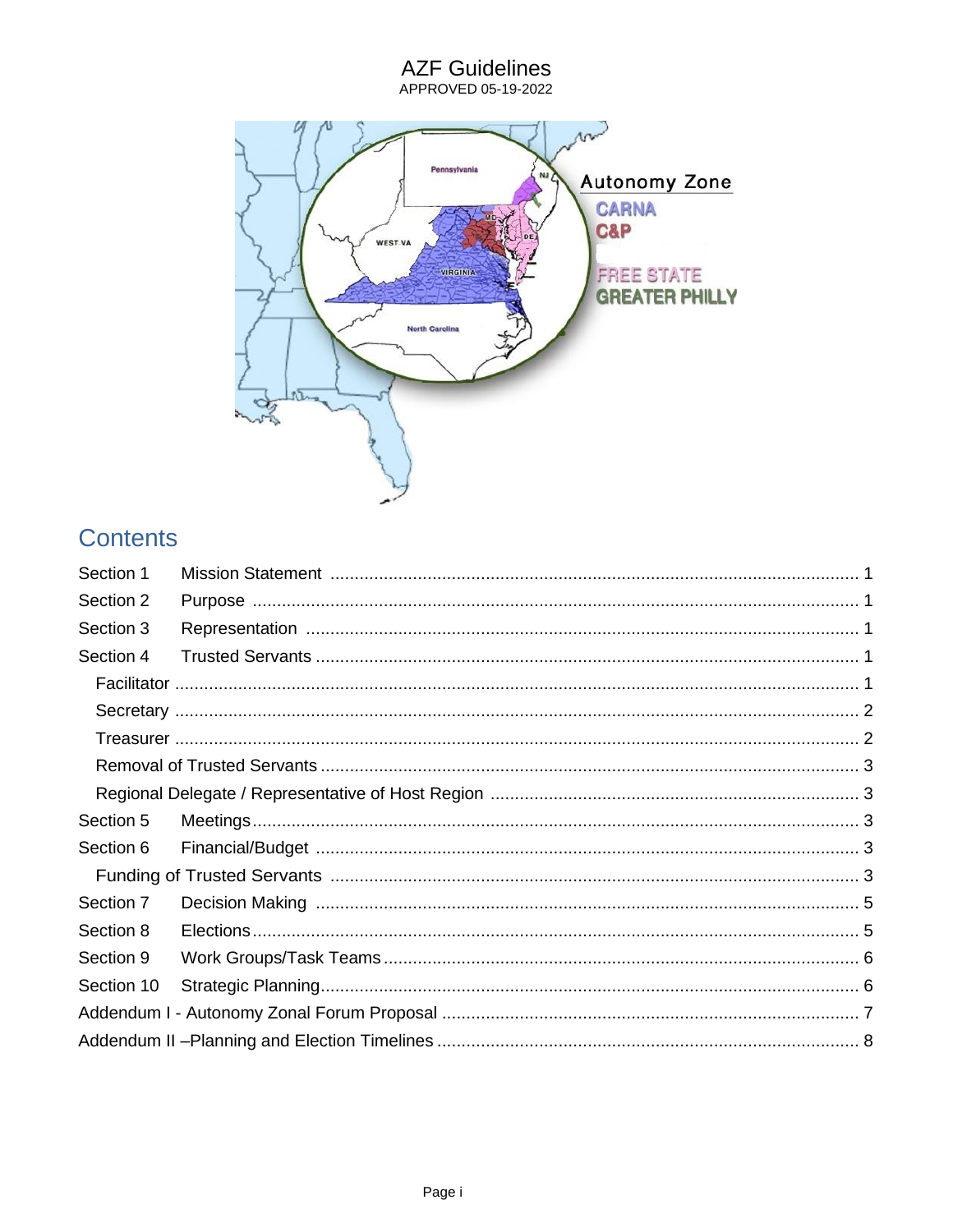## <span id="page-1-0"></span>**Section 1 Mission Statement <sup>1</sup>**

The Autonomy Zone brings all elements of Narcotics Anonymous (NA) from its participating regions together to further the common welfare of NA by providing events which:

- Create an opportunity for Regions to come together to exchange experience, strength, and hope and collectively express itself on matters affecting Narcotics Anonymous as a whole
- Train, mentor and/or inform participants about the fellowship of Narcotics Anonymous

The AZF is ultimately responsible to the groups it serves inspired by the joy of selfless service, and the knowledge that our efforts make a difference.

#### <span id="page-1-1"></span>**Section 2 Purpose <sup>2</sup>**

We have joined together to discuss issues of mutual concern, address common needs, exchange ideas, and share experiences, in order to further our primary purpose. As a forum for the discussion of common problems and their solutions, we complement the existing service structure of NA by addressing our own specific needs through unity, cooperation, and communication. We identify our member Regions' common needs, to work with member Regions and their respective subcommittees, to plan and facilitate multiregional service efforts that address those needs.

## <span id="page-1-2"></span>**Section 3 Representation <sup>3</sup>**

Participants at the AZF fall into three (3) categories: Member Regions, AZF trusted servants and observer participants.

- 1. **Member Regions of the AZF** are: Central Atlantic, Chesapeake and Potomac, Free State, and Greater Philadelphia<sup>4</sup>,<sup>5</sup>
- 2. **AZF Trusted Servants** are those individuals elected by the member participants of the AZF to serve the body by fulfilling the duties associated with their positions.
- 3. **Observer Participants** comprise all other individuals attending an AZF meeting.

## <span id="page-1-3"></span>**Section 4 Trusted Servants**

The AZF will elect the following trusted servants, and these individuals will assume responsibility for the tasks associated with their commitments. Election to a trusted servant position requires membership in NA and a nomination by an AZF member participant.

#### <span id="page-1-4"></span>Facilitator <sup>6</sup>

- 1. Minimum 8 years continuous clean time.
- 2. Previous service experience in NA at the area, regional, and/or zonal level.
- 3. Experience and ability to facilitate a meeting.
- 4. Knowledge of webinar technology, and the ability to conduct electronic meetings.
- 5. Position is a two-year term coinciding with the cycle, with a maximum of two consecutive terms.
- 6. Is the single point of accountability and primary contact for the Autonomy Zonal Forum (AZF).
- 7. Facilitates all meetings of the AZF.
- 8. Sets the agenda in writing and makes it available to all participants one month before the AZF meeting.
- 9. The Zonal Facilitator will request participation from NAWS as needed.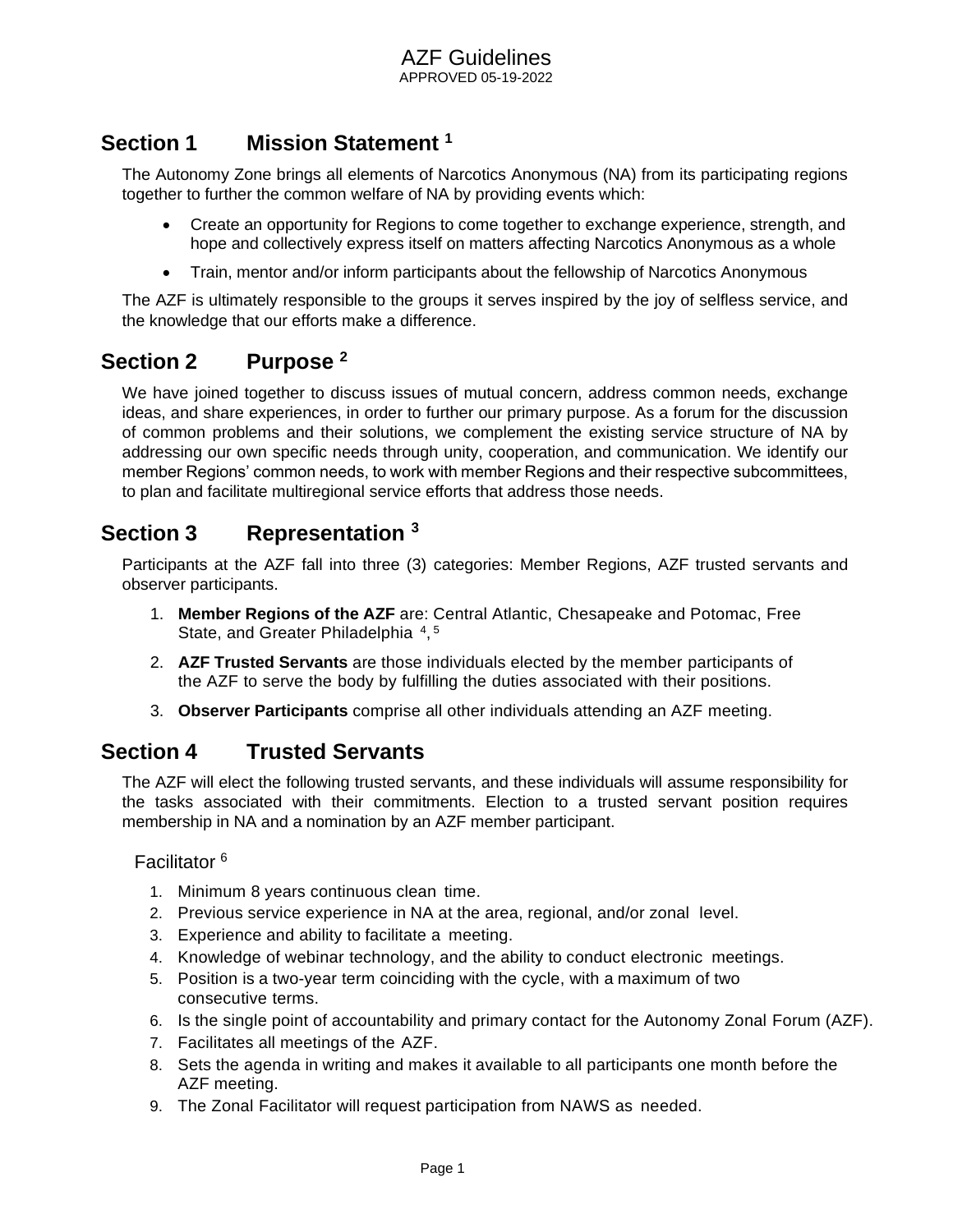APPROVED 05-19-2022

- 10. Ensures a project leader for any projects is agreed on and selected by delegates.
- 11. Is a Co-Signer together with the treasurer on the checking account.  $<sup>7</sup>$ </sup>

#### <span id="page-2-0"></span>Secretary<sup>8</sup>

- 1. Minimum 8 years continuous clean time.
- 2. Previous service experience as a secretary of a committee or subcommittee in Narcotics Anonymous at the area, regional, and/or zonal level.
- 3. Access to internet email and skilled with operating MS Word.
- 4. Position is a two-year term coinciding with the cycle, with a maximum of two consecutive terms.
- 5. Records accurate minutes using the template provided.
- 6. Provides an accurate summary of the discussions of the meeting as well as the final outcomes of such discussions.
- 7. Includes all written submissions to the meeting such as reports and proposals.
- 8. Maintains and updates the AZF contact list.
- 9. Within two weeks following the meeting/teleconference emails an electronic version of the minutes to every voting member of the AZF.
- 10. After allowing for one week in which to receive approval or opposition from the voting body (no response indicates approval), sends the minutes to NAWS [\(FSTeam@na.org\)](mailto:FSTeam@na.org)<sup>9</sup>
- 11. Sends an approved copy to the Web servant for posting on the website and for archival purposes.
- 12. When requested, mails a hard copy to anyone who provides a self addressed stamped envelope and requests hard copy be sent.
- 13. Maintains and updates the AZF guidelines.

#### <span id="page-2-1"></span>Treasurer <sup>10</sup>

- 1. Minimum 8 years continuous clean time.
- 2. Previous service experience as a Treasurer of a committee or subcommittee in Narcotics Anonymous at the Area, Regional, or Zone
- 3. Able to keep accurate financial information in a clear and concise manner
- 4. Able to Manage the Autonomy Zonal Forum financial affairs
- 5. Able to Reconcile bank statement, balance checkbook
- 6. Skilled with email, word processing and spreadsheets
- 7. Attends each 2-day AZF as schedule
- 8. Facilitates budget review every July
- 9. Accounts for income and expenditures between AZF face to face
- 10. Computer with internet access required.
- 11. Presents complete written and oral report at each AZF meeting
- 12. Retains and has available all financial records for members and all new participants of the AZF- Regional, Area, and Group Reps who request that information.
- 13. Prepares copies of bank statements with a written report
- 14. Maintains physical custody of the checkbook, receipts, reports, and electronic records of the treasury
- 15. Is a Co-signer on the checking account
- 16. Is responsible for obtaining a tax ID number
- 17. Keeps an accurate record of all financial transactions and reconciles bank statements.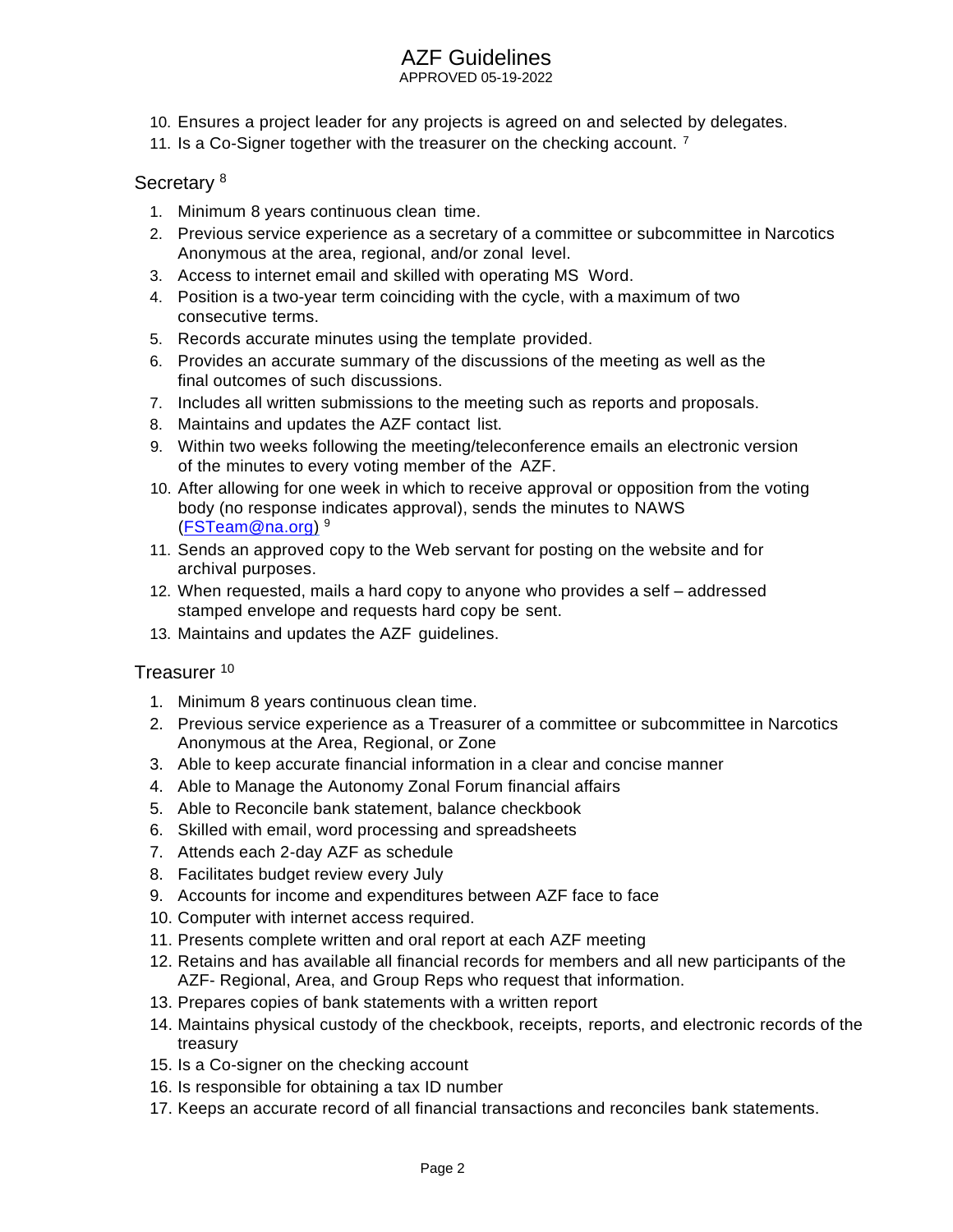APPROVED 05-19-2022

- 18. Disburses monies as per previously approved expenditures.
- 19. Deposits all donations from Areas and Committees within 10 working days of receipt.
- 20. Submits a yearly projected budget,
- 21. After the budget is approved, the Treasurer will establish a prudent reserve equal to 25% of the combined total of the newly approved budget and the previous year's budget
- 22. After expenses are paid and prudent reserve is met, all remaining money will be donated to NAWS
- 23. Takes care of all AZF bills promptly.
- 24. Treasurer and Facilitator will have sole access to debit/visa card.

#### <span id="page-3-0"></span>Removal of Trusted Servants

- 1. Failure to attend two (2) consecutive meetings without prior notification to administrative body of reasonable cause can be cause for removal.
- 2. Relapse as defined by the Fellowship of Narcotics Anonymous
- 3. Misappropriation of Narcotics Anonymous funds

<span id="page-3-1"></span>Regional Delegate / Representative of Host Region <sup>11</sup>

- 1. Will communicate with the facilitator and the secretary regarding the meeting space needs, timing requirements, and other pertinent details concerning planning for the meeting.
- 2. The RD of the Host Region will establish and maintain relationships with the meeting facility.
- 3. The RD of the Host Region will forward a flyer, containing the site location, hotel options and travel information to the to the AZF secretary at least 90 days prior to the event.

#### <span id="page-3-2"></span>**Section 5 Meetings**

- 1. The facilitator leads zonal meetings.
- 2. The agenda for each meeting is established at the previous AZF.<sup>12</sup>
- 3. Our purpose is to support our local communities through the sharing of information and experience.
- 4. The secretary records the minutes for each meeting.
- 5. Our goal is to have two events per year*. 13*
- 6. All are welcome to participate in the meetings of the AZF. The facilitator makes the determination about who speaks and when. Priority is always given to the RDs and RD Alternates.<sup>14</sup>
- 7. Quorum on Zoom calls equals 2/3rds of the existing voting regions.<sup>15</sup>

#### <span id="page-3-3"></span>**Section 6 Financial/Budget <sup>16</sup>**

<span id="page-3-4"></span>Funding of Trusted Servants<sup>17</sup>

- A. Travel Reimbursement- for Facilitator, Secretary, Treasurer Room (receipts required <sup>18</sup>AZF will fund up to 3 rooms for 2 nights for each AZF weekend. Sharing rooms is encouraged <sup>19</sup>
	- a) Budget includes \$35.00 per diem/day
	- b) Travel Reimbursement based on actual expenses incurred- receipt needed. {e.g., gas, tolls, parking, etc.}  $^{20}$
	- c) Hotel not reimbursed if event held within 35 miles travel distance from home.<sup>21</sup>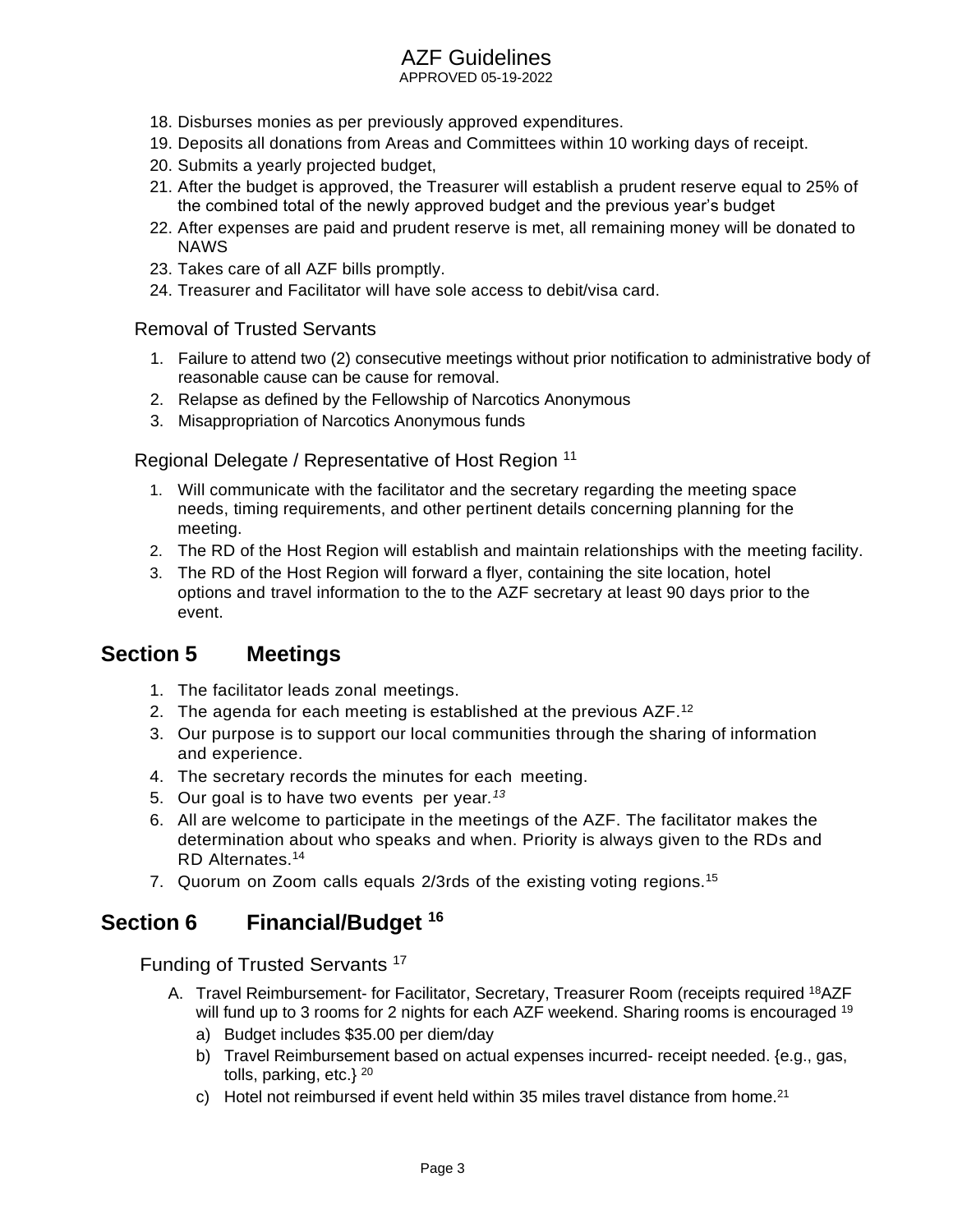APPROVED 05-19-2022

- B. Use of Financial Cards
	- a) The Debit/Visa card is used for paying the following expenses:
		- i) Web services for Zone (Hosting and Domain)
		- ii) Phone line answering services
		- iii) Zoom Licenses
		- iv) Toll free phone-line
		- v) PO Box (e.g., Postmaster)
		- vi) Pre-approved Travel and Lodging (i.e., Gas and hotel with receipts)
		- vii) Miscellaneous approved expenditures

Any misuse of any financial cards is grounds for immediate termination of Treasurer's position and cancellation/forfeiture of the card. Recovery of misappropriated funds shall be handled using World Services Bulletin #30 as guidance

| <b>INCOME</b>           |                         |                         |                  |               |
|-------------------------|-------------------------|-------------------------|------------------|---------------|
| <b>Income</b>           | <b>Income From</b>      |                         | <b>Actual</b>    | <b>Budget</b> |
| <b>Category</b>         |                         |                         |                  |               |
| A                       | <b>Central Atlantic</b> |                         |                  |               |
| B                       | Chesapeake & Potomac    |                         |                  |               |
| $\overline{\mathbf{C}}$ | <b>Free State</b>       |                         |                  |               |
| D                       | Greater Philadelphia    |                         |                  |               |
| E                       | <b>Miscellaneous</b>    |                         |                  |               |
|                         | <b>Total</b>            |                         |                  |               |
|                         |                         | <b>EXPENSES</b>         |                  |               |
| <b>Budget</b>           | <b>Budget Item</b>      | <b>Last Year Budget</b> | <b>Last Year</b> | <b>Budget</b> |
| <b>Category</b>         |                         |                         | <b>Actuals</b>   |               |
| 1                       |                         |                         |                  |               |
| $\overline{\mathbf{2}}$ |                         |                         |                  |               |
| $\overline{\mathbf{3}}$ |                         |                         |                  |               |
| $\overline{\mathbf{4}}$ |                         |                         |                  |               |
| $\overline{\mathbf{5}}$ |                         |                         |                  |               |
| $\overline{\mathbf{6}}$ |                         |                         |                  |               |
|                         |                         |                         |                  |               |
| 8                       |                         |                         |                  |               |
| $\overline{9}$          |                         |                         |                  |               |
| 10                      |                         |                         |                  |               |
| 11                      |                         |                         |                  |               |
| 12                      |                         |                         |                  |               |
| 13                      |                         |                         |                  |               |
| $\overline{14}$         |                         |                         |                  |               |
| 15                      |                         |                         |                  |               |
| 16                      |                         |                         |                  |               |
| 17                      |                         |                         |                  |               |
| 18                      |                         |                         |                  |               |
|                         |                         |                         |                  |               |
|                         |                         |                         |                  |               |
|                         | <b>Total</b>            |                         |                  |               |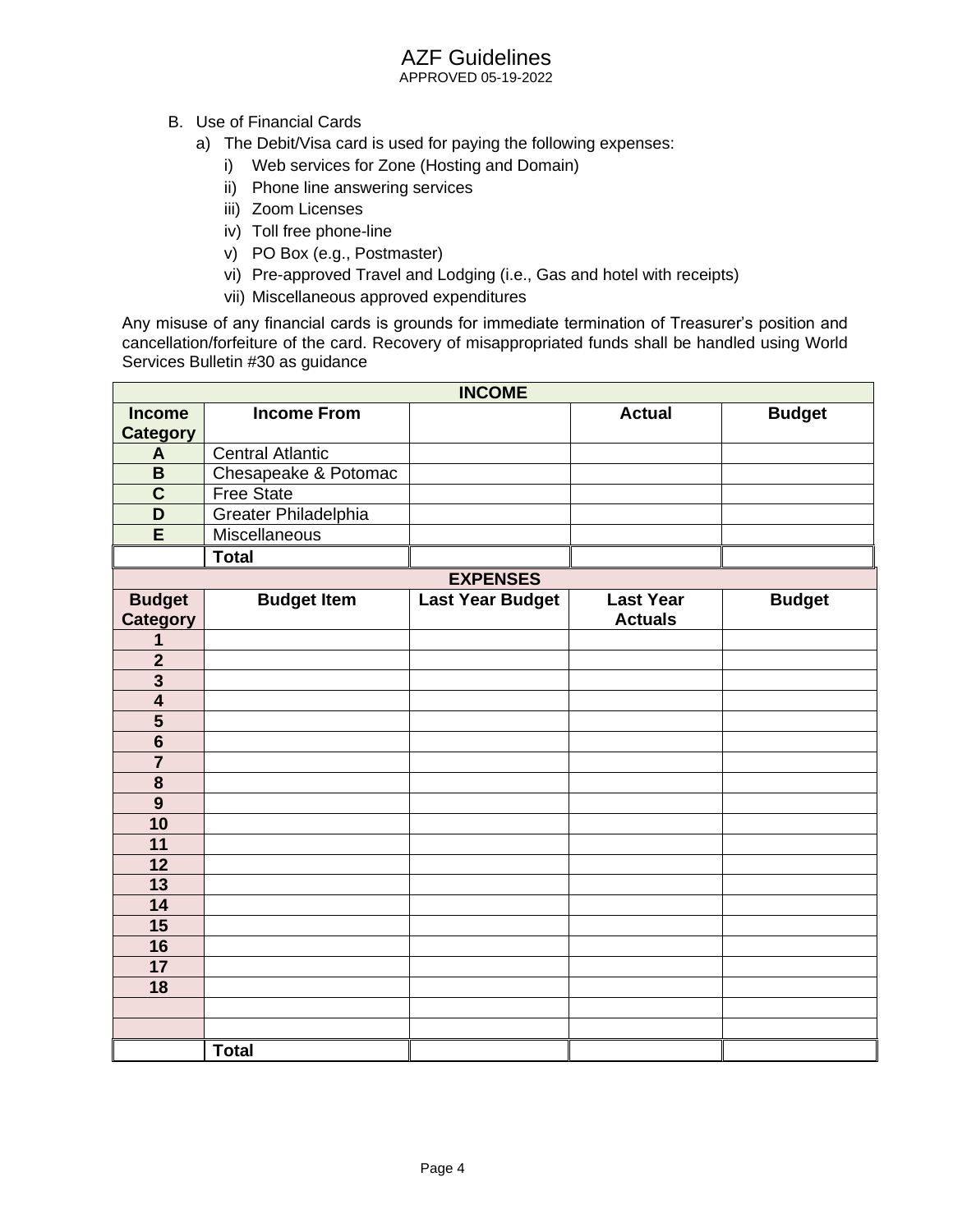#### APPROVED 05-19-2022

## <span id="page-5-0"></span>**Section 7 Decision Making <sup>22</sup>**

Other than Elections, all decisions are made using consensus. Consensus is defined as the decisionmaking process used by the AZF in which discussion and compromise are used to reach agreement. For example, if a proposal/topic is introduced to change, or create a practice of the AZF and consensus is not reached, the practice will continue as it currently stands or will not be implemented. General guidelines are outlined below.

Quorum 2/3 of the RDs of the existing voting regions must be present for decision making on Zoom calls.<sup>23</sup>

- 1. The facilitator opens the dialogue when a proposal or amendment is presented beginning with the maker of the proposal / topic.
- 2. Clarifying questions are taken. This is when questions are asked to ensure that all participants understand the proposal / topic. This is not the time for general discussion.
- 3. Facilitator asks for concerns or reservations (General Discussion). This is when modifications may be made to the proposal / topic to address expressed reservations or concerns
- 4. The Facilitator will conduct a straw poll to measure the initial level of support for the proposal. A straw poll can help to determine if any further discussion is necessary and to determine if the body is ready to decide. These are not binding decisions and are simply a tool to aid in the consensus-based process.
- 5. Facilitator asks for Consensus among voting members. Voting members are defined as the RDs of our participating regions. In the absence of the RD, the AD becomes a voting member.
- 6. A voting member may "Stand Aside." This means that the member is removed from the vote count and does not affect the vote.
- 7. Consensus is reached when 75% of the voting members are in favor of a proposal/topic.  $24$

#### Things to Consider

All delegate team members of our participating regions are full participants in the decision- making process.

Consensus is based on the belief that each person has a piece of the truth Consensus exists when each member of the group can say:

- I have had the opportunity to voice my opinions.
- I believe the group has heard me.
- I can actively support the group's decision as the best possible action at this time, even if it is not my first choice.

## <span id="page-5-1"></span>**Section 8 Elections**

| <b>Election Timeline 2023</b> |                                            |  |
|-------------------------------|--------------------------------------------|--|
| August-Sept 2022              | Dispense Resumes- Open Nomination          |  |
| Saturday, October 1, 2022     | <b>End Nominations</b>                     |  |
| Saturday, October 15, 2022    | <b>Close Receipt of Resumes</b>            |  |
| November-22                   | <b>Close Receipt of Resumes/Nomination</b> |  |
| December-22                   | Review interview and resumes individually  |  |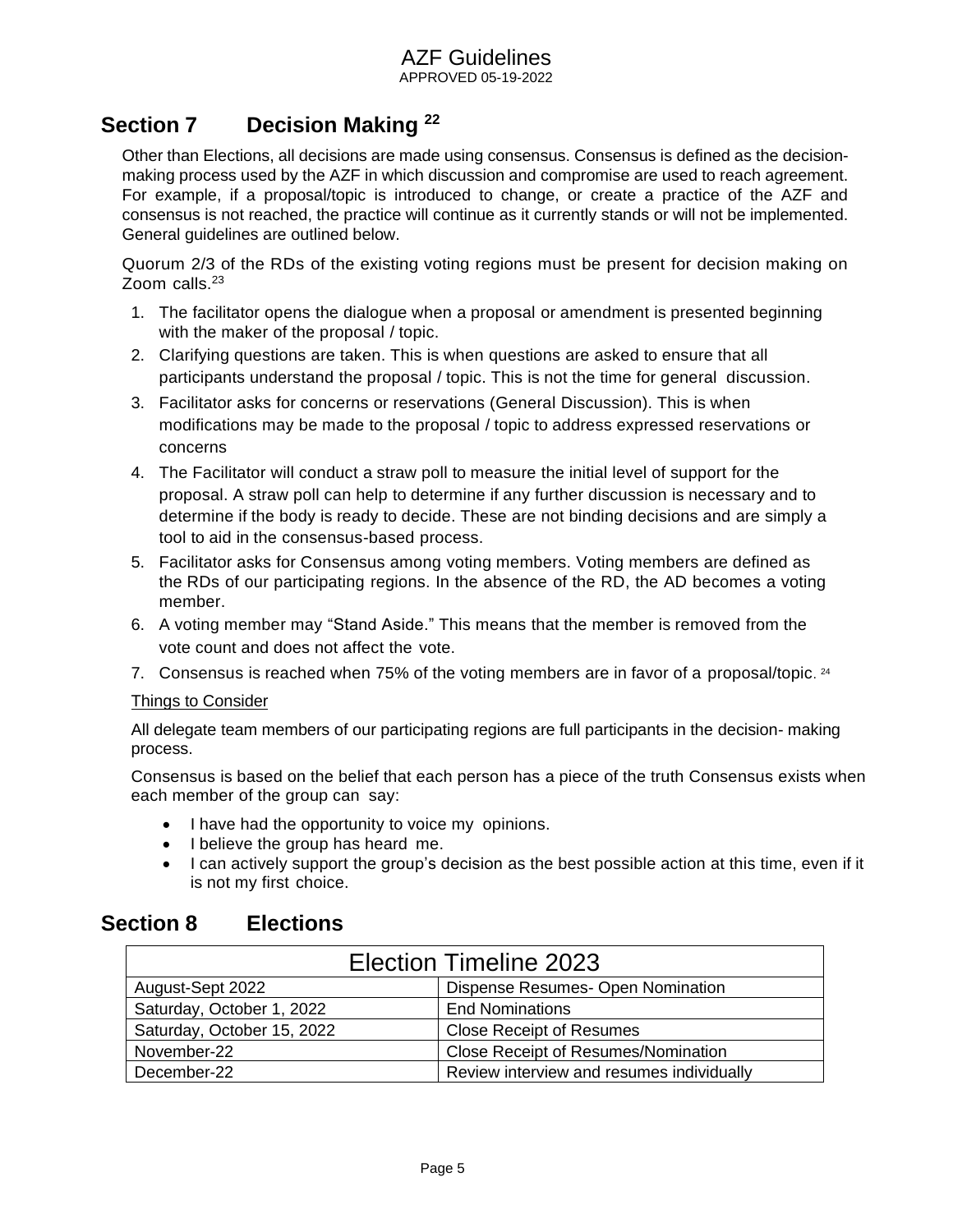APPROVED 05-19-2022

## <span id="page-6-0"></span>**Section 9 Work Groups/Task Teams**

The Zone may utilize work groups and/or task teams to accomplish tasks assigned by the zone or complete assigned projects. Workgroups/task teams provide a range of specific expertise and experience and can include zonal trusted servants and others selected. They have a specific task and given a clearly outlined "charge." The charge tells them exactly what is expected, the scope of the work and includes a timeline for completing that work. The workgroup is directly accountable to the AZF. A point person is delegated and helps facilitate the workgroup and provides updates of the progress the workgroup is making. That person acts as the link between the workgroup and the zone. As the work moves forward, adjustments made be made to the workgroup's direction via input from the zone. Once the workgroup has completed the assigned task and it is no longer needed, it is then dissolved. Work groups are generally for longer type projects, while a task team is more suited for shorter type tasks. A work group can utilize a task team in the completion of a project.

#### Point Person

- Provides the "what" and the "why" specific strategic oversight of the charge
- Gives input to and signs off on WG reports to the zone
- A full participant of the WG, even as facilitator
- Forwards aims of project
- All requests go through the Point Person

#### **See Service Workgroup Internal Guidelines <sup>25</sup>**

## <span id="page-6-1"></span>**Section 10 Strategic Planning**

To serve our vision, purpose, and message most effectively, the AZF engages in Strategic Planning. Strategic planning helps focus our service efforts through identification and prioritization of issues, opportunities, goals, approaches, and development of project plans.

Our planning committee will be responsible for the preparation and monitoring of our strategic planning process. We will keep a current outline, set of best practices, and timeline as a flexible addendum to these guidelines that lay out the process in more detail. We will remain open and flexible to grow and evolve how we engage in strategic planning as a zone.

#### **See Addendum II – Planning and Election Timelines <sup>26</sup>**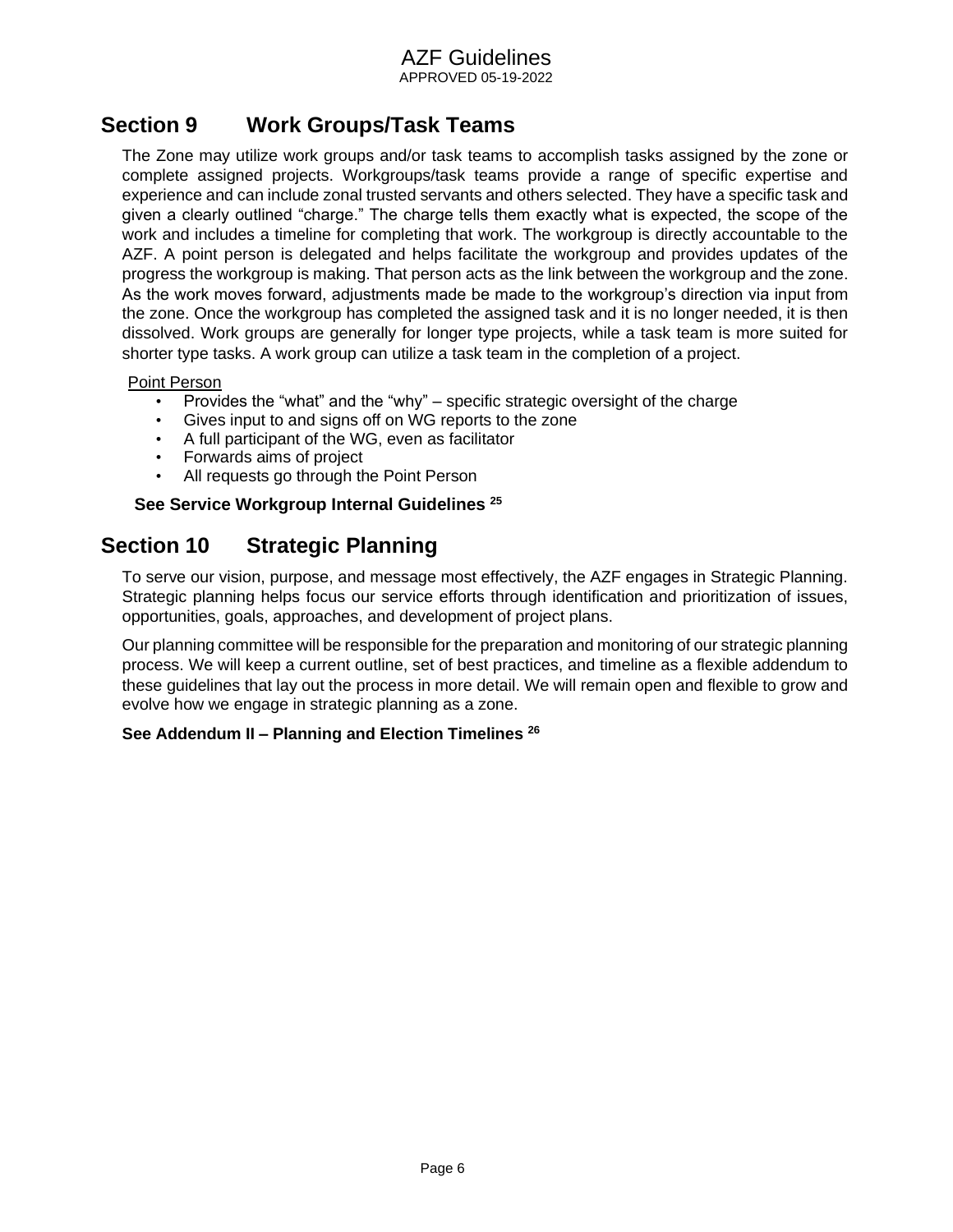# AZF Guidelines<br>APPROVED 05-19-2022

## <span id="page-7-0"></span>Addendum I - Autonomy Zonal Forum Proposal

| <b>POSITION OR TITLE:</b> ___________________ |
|-----------------------------------------------|
|                                               |
|                                               |
|                                               |
|                                               |
|                                               |
|                                               |
|                                               |
|                                               |
|                                               |
|                                               |
|                                               |
|                                               |
|                                               |
|                                               |
|                                               |
|                                               |
|                                               |
|                                               |
|                                               |
|                                               |

Use back of page if more space is needed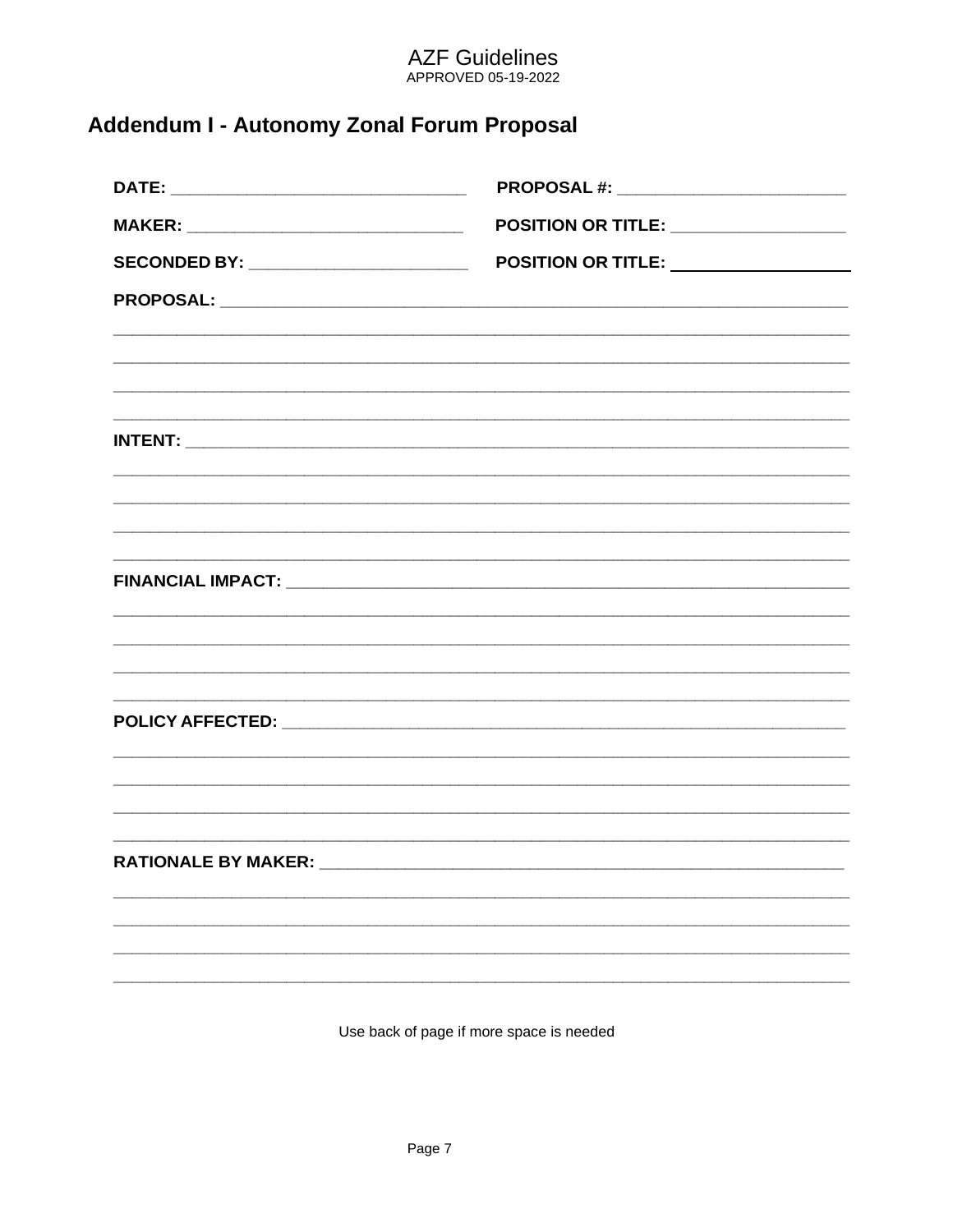# <span id="page-8-0"></span>**Addendum II –Planning and Election Timelines**

| 2022       | <b>PLANNING</b>                                                                                                                                                                                                                                       | <b>ELECTIONS</b>                                    |
|------------|-------------------------------------------------------------------------------------------------------------------------------------------------------------------------------------------------------------------------------------------------------|-----------------------------------------------------|
| <b>JAN</b> | Strategic Planning cycle proposed/accepted.<br>Initiate Survey task team to release survey within<br>30 days                                                                                                                                          |                                                     |
| <b>FEB</b> | Survey released to AZF                                                                                                                                                                                                                                |                                                     |
| <b>MAR</b> |                                                                                                                                                                                                                                                       |                                                     |
| <b>APR</b> | Discuss information gathered and information<br>coming from discussion. Develop, categorized,<br>prioritized list of issues and set goals. If time create<br>approaches, Poll Approaches and Prioritize.<br>Create Task Group to Create Actions Plans |                                                     |
| <b>MAY</b> |                                                                                                                                                                                                                                                       | Open Nomination and Dispense Resumes                |
| <b>JUN</b> |                                                                                                                                                                                                                                                       | <b>End Nominations</b>                              |
| <b>JUL</b> | Review & approval and implementation of Action<br>Plans                                                                                                                                                                                               |                                                     |
| <b>AUG</b> |                                                                                                                                                                                                                                                       |                                                     |
| <b>SEP</b> |                                                                                                                                                                                                                                                       |                                                     |
| <b>OCT</b> | <b>Review Task</b>                                                                                                                                                                                                                                    | Oct 15th Close Receipt of Resumes                   |
| <b>NOV</b> |                                                                                                                                                                                                                                                       | Nov 22 Close Receipt of Resumes/Nominations         |
| <b>DEC</b> |                                                                                                                                                                                                                                                       | Dec 22 Review interview and resumes<br>individually |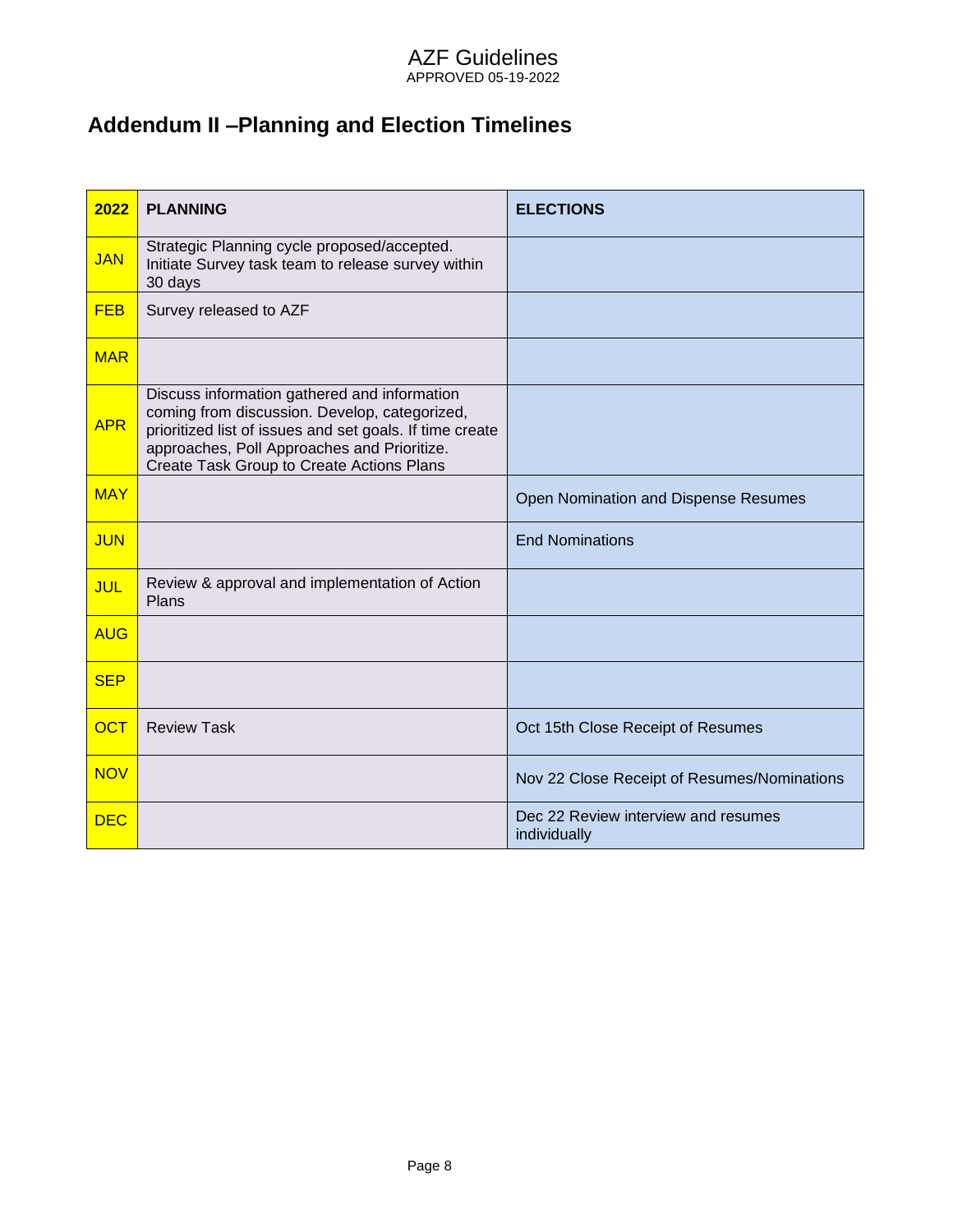#### AZF Guidelines APPROVED 05-19-2022

| 2023       | <b>PLANNING</b>                                                                                                                                                                                                                                        | <b>ELECTIONS</b> |
|------------|--------------------------------------------------------------------------------------------------------------------------------------------------------------------------------------------------------------------------------------------------------|------------------|
| <b>JAN</b> | Review Task. Set up for closing them out either<br>January or April                                                                                                                                                                                    |                  |
| <b>FEB</b> |                                                                                                                                                                                                                                                        |                  |
| <b>MAR</b> |                                                                                                                                                                                                                                                        |                  |
| <b>APR</b> | New Cycle prepares to begin. Set up task team for<br>next survey. Survey task team includes review of<br>previous strategic plan                                                                                                                       |                  |
| <b>MAY</b> | <b>Survey Released</b>                                                                                                                                                                                                                                 |                  |
| <b>JUN</b> |                                                                                                                                                                                                                                                        |                  |
| <b>JUL</b> | Discuss information gathered and information<br>coming from discussion. Develop, categorized,<br>prioritized list of issues and set goals. If time create<br>approaches, Poll Approaches and Prioritize.<br><b>Create Task Group to Create Actions</b> |                  |
| <b>AUG</b> |                                                                                                                                                                                                                                                        |                  |
| <b>SEP</b> |                                                                                                                                                                                                                                                        |                  |
| <b>OCT</b> | Action plans presented-reviewed-sent back?                                                                                                                                                                                                             |                  |
| <b>NOV</b> |                                                                                                                                                                                                                                                        |                  |
| <b>DEC</b> |                                                                                                                                                                                                                                                        |                  |